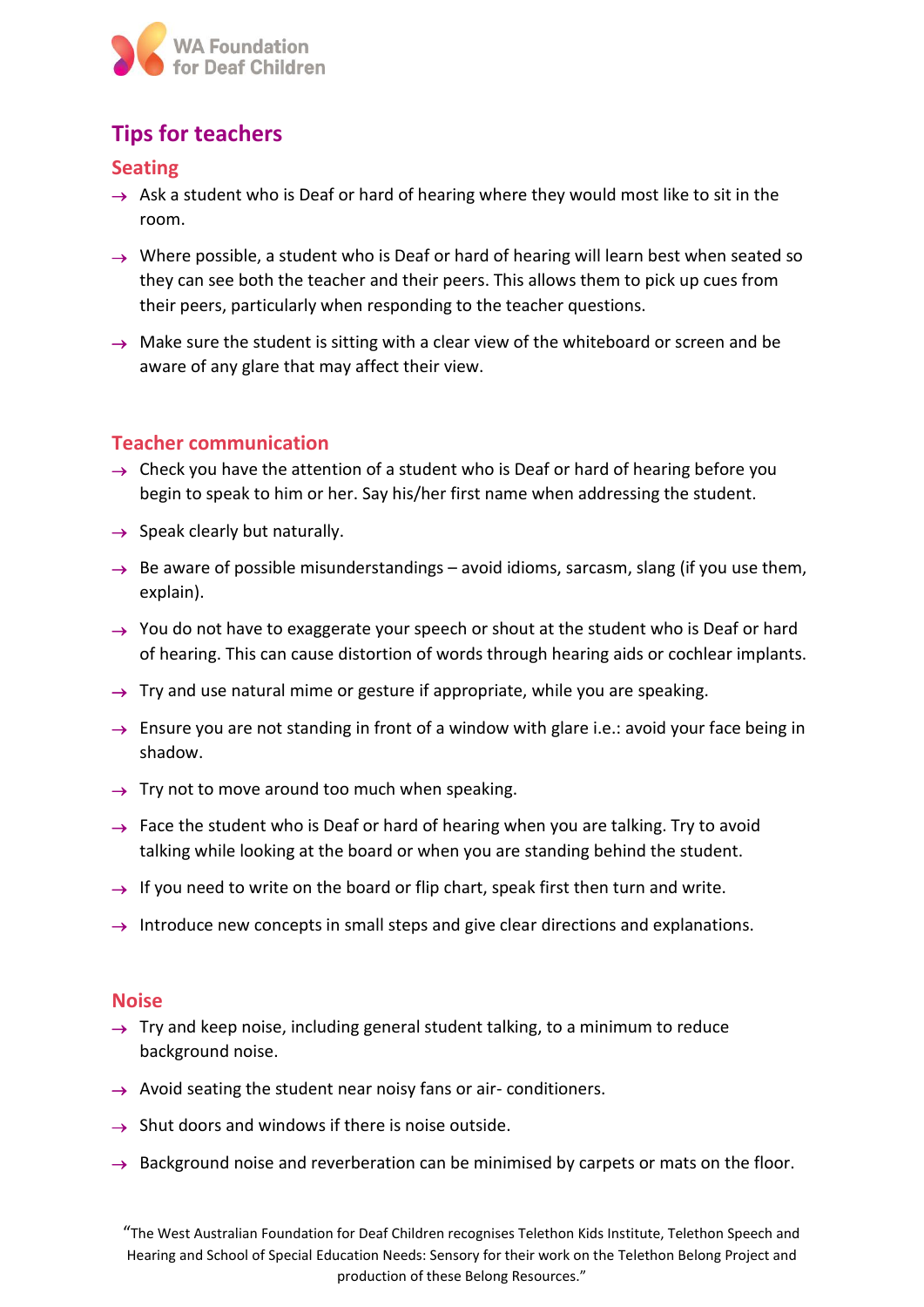

### **Hearing systems and aids**

- $\rightarrow$  Use assistive technology required by the student. If the student uses an FM system, wear the transmitter and understand how to use it correctly. Don't forget to mute it when having one-on-one conversations with other students or when you leave the classroom.
- $\rightarrow$  Encourage the student to manage amplification devices independently.
- $\rightarrow$  It is important to remember that a student who is Deaf or hard of hearing with a cochlear implant or hearing aid may be able to hear your voice but unable to distinguish the words you are saying.

### **AUSLAN interpreters/note takers**

- $\rightarrow$  Speak to the student, not to the interpreter/note taker.
- $\rightarrow$  Be aware the interpreter may be signing slightly behind the spoken message. Allow for the time lag when asking questions.
- $\rightarrow$  A student who is Deaf or hard of hearing can experience fatigue from the additional effort required to hear or watch the interpreter. Alternate written work with group discussions to allow rest breaks for the student who is Deaf or hard of hearing and the interpreter. Consider a rest break of five minutes for each twenty minutes.
- $\rightarrow$  A student who is Deaf or hard of hearing is unable to watch you or the interpreter and write notes at the same time. If a student who is Deaf or hard of hearing does not have a note taker, allow the student time to write during breaks in your speaking or once your speaking has stopped. You can also provide notes for the student if helpful.
- $\rightarrow$  Where possible give preparation material to the interpreter and note taker well before classes, particularly when using DVD's or audio mediums.

### **Closed captions**

- $\rightarrow$  When showing videos clips, use captioning. Captions are the on-screen text version of all audio including speech, sounds and music.
- $\rightarrow$  Captioning can help improve literacy by linking text, image and spoken word.
- $\rightarrow$  YouTube, for example, automatically makes captions by using speech recognition technology. It is important to preview for the quality of captioning before the lesson to ensure it is accurate.
- $\rightarrow$  For help with captioning, you can approach the School of Special Educational Needs: Sensory (SSEN:S) Captioning Centre, Media Access Australia or http://www.capthat.com.au/. You can also use iMovie to create captions on their videos.

<sup>&</sup>quot;The West Australian Foundation for Deaf Children recognises Telethon Kids Institute, Telethon Speech and Hearing and School of Special Education Needs: Sensory for their work on the Telethon Belong Project and production of these Belong Resources."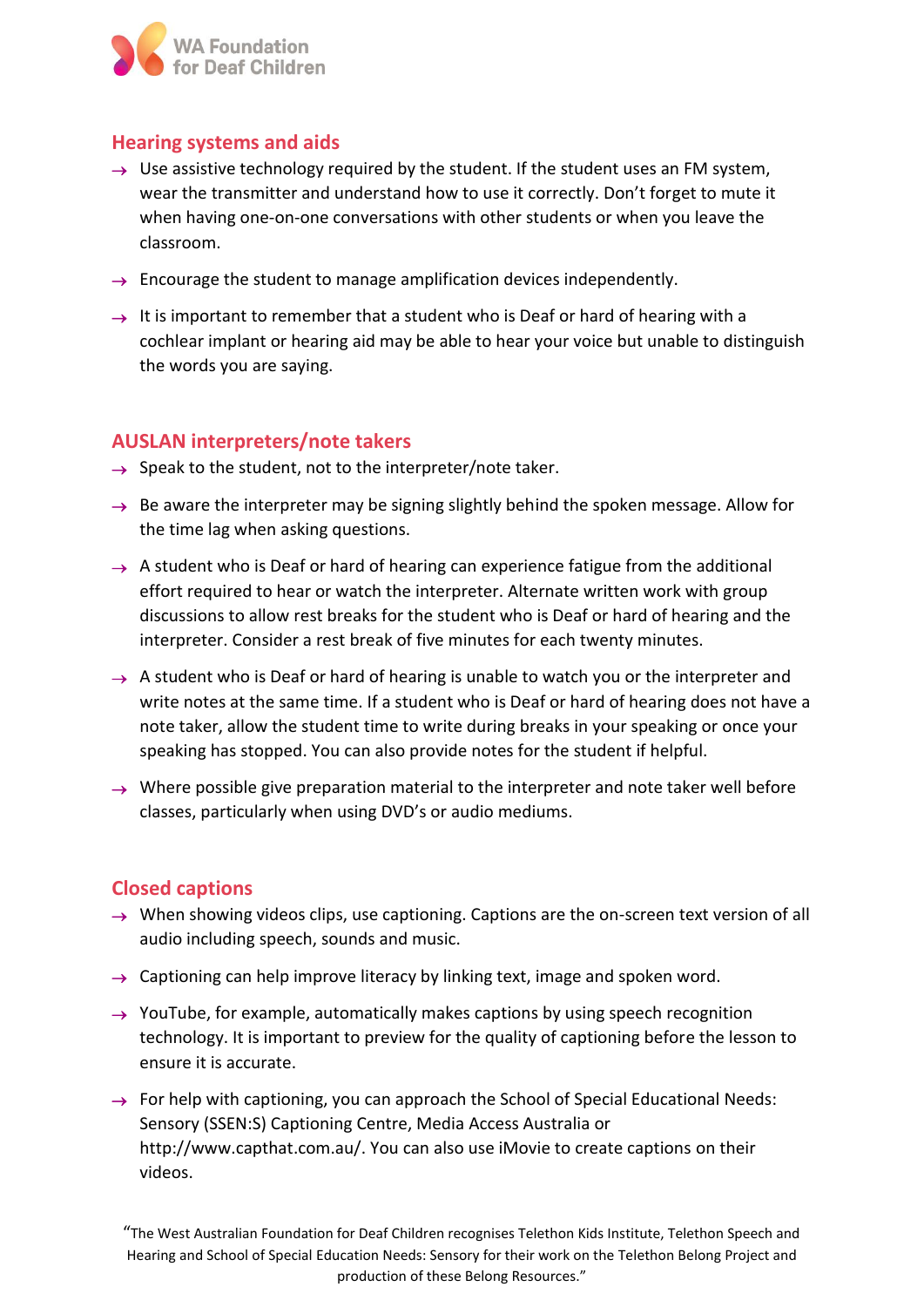

### **Peer support**

- $\rightarrow$  Identify a buddy who the student who is Deaf or hard of hearing can partner with who can help by sharing notes or explaining instructions if required.
- $\rightarrow$  Encourage buddy rotation so the student who is Deaf or hard of hearing does not become dependent on one classmate or friend. This also helps students to build friendships.
- $\rightarrow$  Do not expect the student who is Deaf or hard of hearing's peers to become their interpreters in the classroom.

### **Teaching instructions and strategies**

- $\rightarrow$  Move from the known to the unknown to assist the student who is Deaf or hard of hearing to make links between what they already know and new information in lessons.
- $\rightarrow$  Visually show connections and links between different topics using mind maps, graphic organisers, flow charts, tables, diagrams, pictures and objects.
- $\rightarrow$  A student who is Deaf or hard of hearing may have difficulty understanding words that have multiple meanings, complex sentences or idioms. Be explicit or provide explanation to aid understanding.
- $\rightarrow$  If a student in the class asks a question, repeat the question before giving your answer and repeat answers to questions given by the other students in the class.
- $\rightarrow$  Group work may be difficult for the student who is Deaf or hard of hearing as the pace and exchange of information may be too fast to follow. Arrange for the student to work in a smaller group and/or ask the teacher/integration aid to assist.
- $\rightarrow$  Be aware that a student who is Deaf or hard of hearing may have varying degrees of language development and be still developing their written skills.
- $\rightarrow$  A student who is Deaf or hard of hearing may have difficulty self-correcting their spoken or written language because they have not acquired the particular language rule.
- $\rightarrow$  Spelling may be difficult for a student who is Deaf or hard of hearing as they may not have the phonological skills to sound out words. Many students who are Deaf or hard of hearing rely on visual letter patterns to learn to spell and this strategy can be used when teaching spelling.

"The West Australian Foundation for Deaf Children recognises Telethon Kids Institute, Telethon Speech and Hearing and School of Special Education Needs: Sensory for their work on the Telethon Belong Project and production of these Belong Resources."